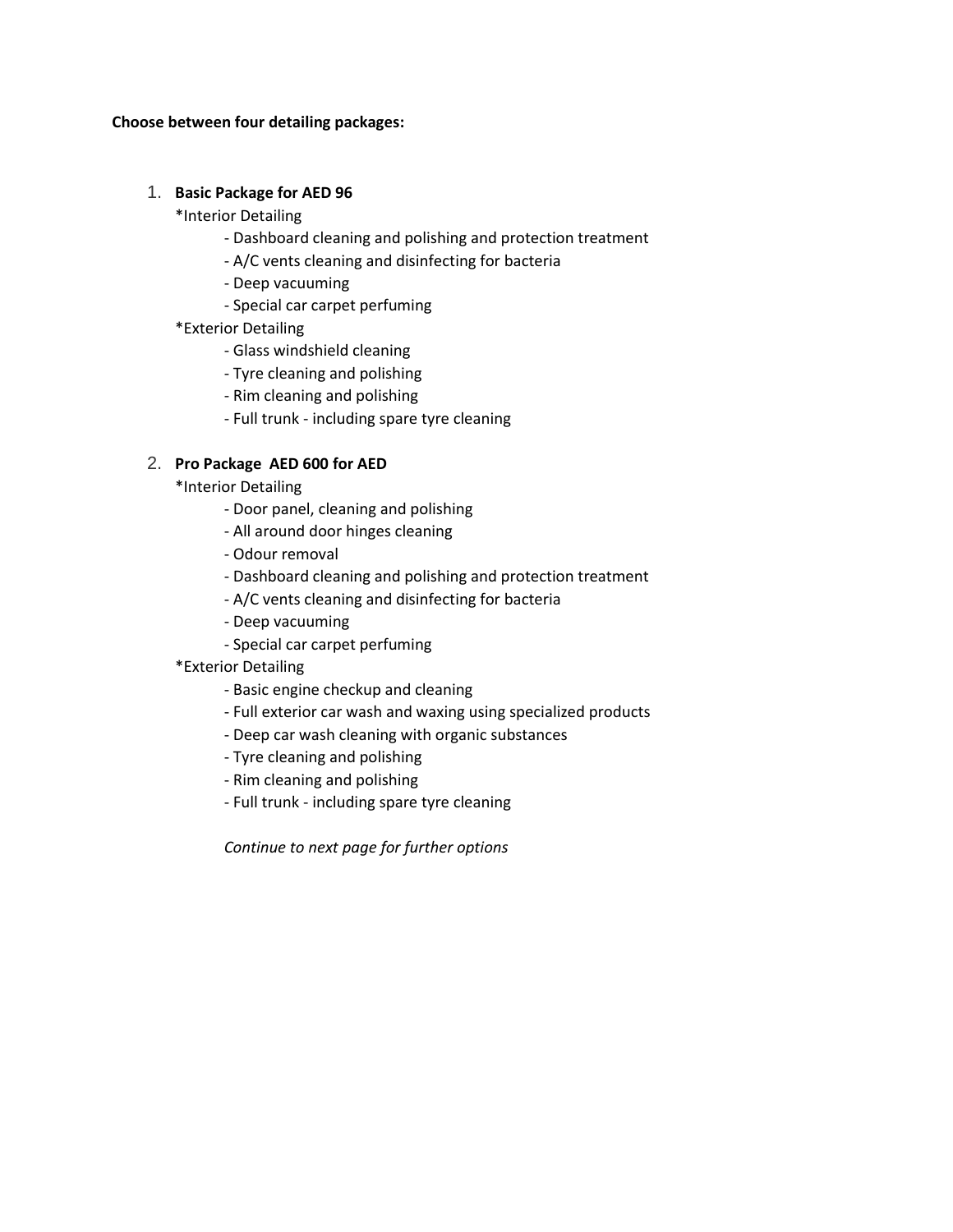## 3. **Deluxe Package for AED 266**

## \*Interior Detailing

- Steering wheel and interior switches cleaning
- Leather conditioning
- Removal of seat stains
- Safety belt and cleaning
- Door panel, cleaning and polishing
- All around door hinges cleaning
- Dashboard cleaning and polishing and protection treatment
- A/C vents cleaning and disinfecting for bacteria
- Deep vacuuming
- Special car carpet perfuming
- \*Exterior Detailing
	- Extensive engine checkup with cleaning and degreasing
	- Treat minor scratches and swirl marks
	- Remove oxidized paint
	- Protection of original paint life
	- Full exterior car wash and waxing using specialized products
	- Deep car wash cleaning with organic substances
	- Tyre cleaning and polishing
	- Rim cleaning and polishing
	- Full trunk including spare tyre cleaning

### 4. **Premium Package for AED 366**

\*Interior Detailing

- Roof upholstery cleaning
- Interior last touch spray application to produce depth shine and gloss
- Full systematic cleaning including bacteria and fungus cleaning
- Steering wheel and interior switches cleaning
- Leather conditioning
- Removal of seat stains
- Safety belt and cleaning
- Door panel, cleaning and polishing
- All around door hinges cleaning
- Dashboard cleaning and polishing and protection treatment
- A/C vents cleaning and disinfecting for bacteria
- Extensive interior cabin vacuuming
- Deep interior carpet and floor mat cleaning with special carpet perfume \*Exterior Detailing
	- Headlight polishing with a headlight restoration kit
	- Extensive engine checkup with cleaning and degreasing
	- Treat minor scratches and swirl marks
	- Remove oxidized paint
	- Protection of original paint life